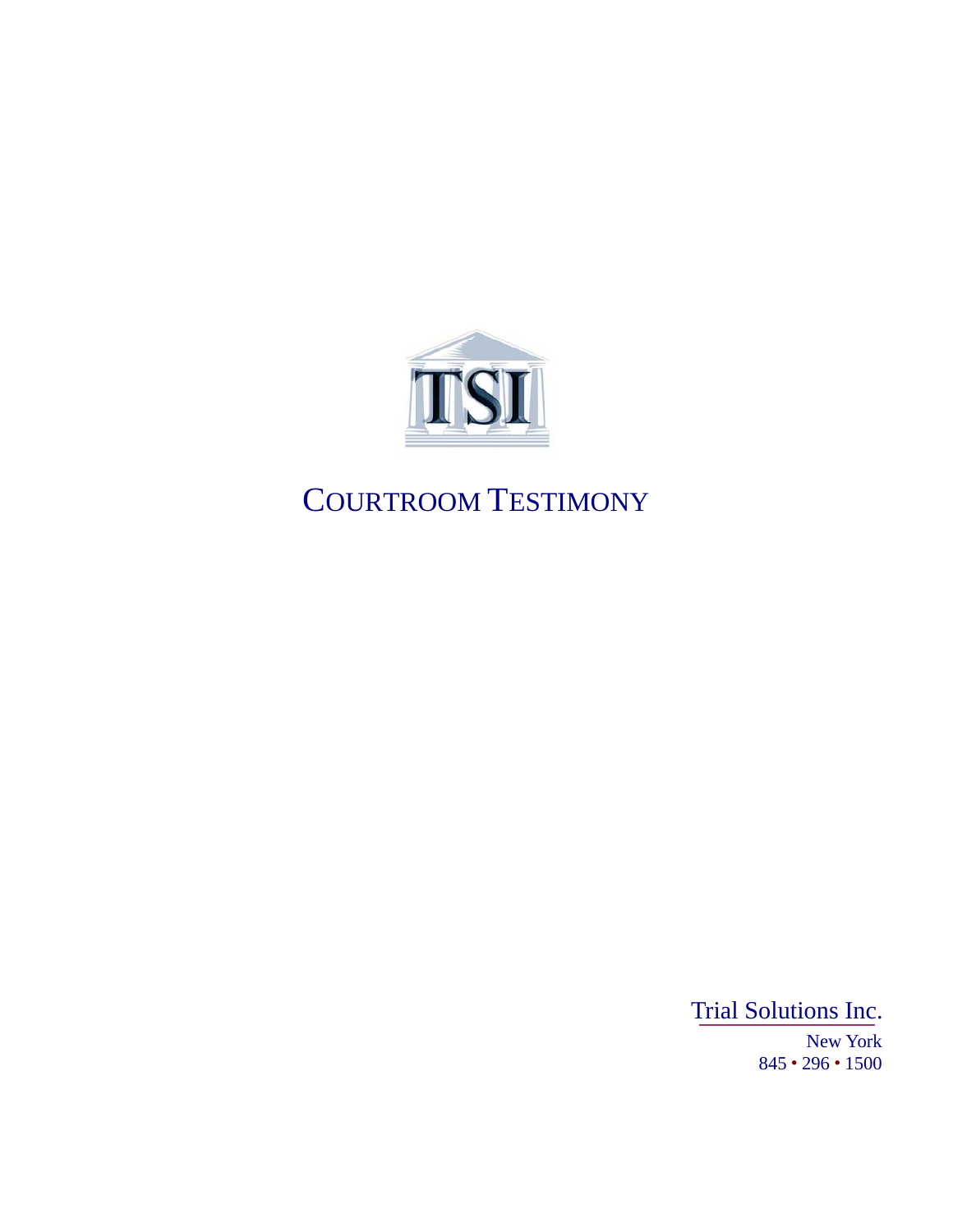## **Contents**

| I.            |  |
|---------------|--|
| A.            |  |
| <b>B.</b>     |  |
| C.            |  |
| II.           |  |
| A.            |  |
| 1.            |  |
| 2.            |  |
| 3.            |  |
| <b>B.</b>     |  |
| Ш.            |  |
| A.            |  |
| 1.            |  |
| 2.            |  |
| 3.            |  |
| 4.            |  |
| 5.            |  |
| 6.            |  |
| <b>B.</b>     |  |
| 1.            |  |
| 2.            |  |
| 3.            |  |
| $C_{\bullet}$ |  |
| 1.            |  |
| 2.            |  |
| 3.            |  |
| 4.            |  |
| 5.            |  |
| 6.            |  |
| 7.            |  |
| D.            |  |
| 1.            |  |
| 2.            |  |
| 3.            |  |
| 4.            |  |
| 5.<br>6.      |  |
| Е.            |  |
| 1.            |  |
| 2.            |  |
| 3.            |  |
| 4.            |  |
| F.            |  |
| G.            |  |
|               |  |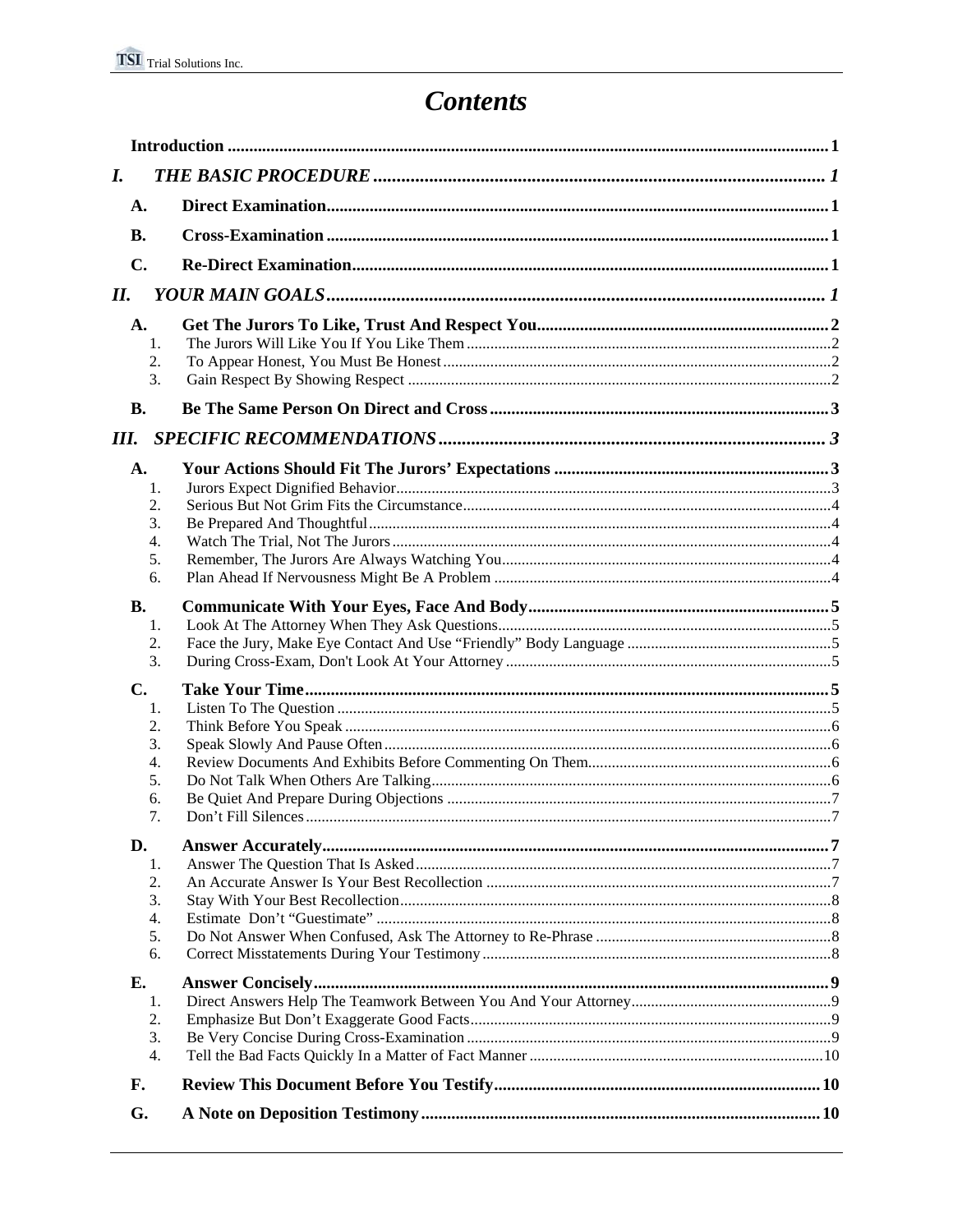### **INTRODUCTION**

This paper provides general suggestions that all witnesses will find helpful. *You and your attorney should tailor the suggestions to fit your circumstance and personality.*

The first section, Court Procedure, describes the three formats in which you will answer questions: direct, cross and re-direct examination. The second section, Main Goals, describes the key characteristics of an effective witness and the attitudes you must have to show those characteristics. The third section, Recommendations, describes actions that will show those attitudes during your courtroom appearance. The Contents page summarizes all of the recommendations.

## *I. THE BASIC PROCEDURE*

## **A. DIRECT EXAMINATION**

Direct examination is your first opportunity to tell the jurors your side of the story. Your attorney asks the questions during direct exam. Your attorney can only ask questions that are open to many possible answers. For example, "What time did you go to work that day?" "What happened next?"

You should use the questions your attorney asks as prompts or reminders and in the back and forth of question and answer get your story before the jury in your own words. While you should always answer directly, you can and should give longer answers during direct than during cross-exam.

### **B. CROSS-EXAMINATION**

The attorney for the other side conducts cross-examination. Opposing counsel may ask leading questions, which usually limit you to a brief answer, often nothing more than "yes" or "no." For example, "You got to work at 8 o'clock that morning, didn't you?" "And then you saw Mr. Smith leave the building with this document in his hand?"

As the example suggests, leading questions do not let you tell the story in your own words and do not give you much opportunity to explain. Leading questions frustrate many witnesses. Some lose their patience and start arguing. Just the reaction opposing counsel wants.

Relax. You will get another chance to explain fully, and your attorney is listening and preparing for your second opportunity. Trust your attorney to do their job, while you concentrate on doing your job. Listen to the question. Stop, think, and formulate your response. Keep your poise. Give a short accurate answer, and then wait for the next question.

## **C. RE-DIRECT EXAMINATION**

Re-direct is a second direct examination. It gives you a second chance to explain. Re-direct comes *after* the opposing attorney's cross-exam. You and your attorney use re-direct to clear up any important points that got confused or were not fully explained during cross-exam.

## *II. YOUR MAIN GOALS*

What jurors remember most about your testimony is how they *felt* about you. If they like and trust you, the good things you say stand out in their minds. Consequently, how you come across is as important as what you say, because *how the jurors feel about you shapes what they think you said*.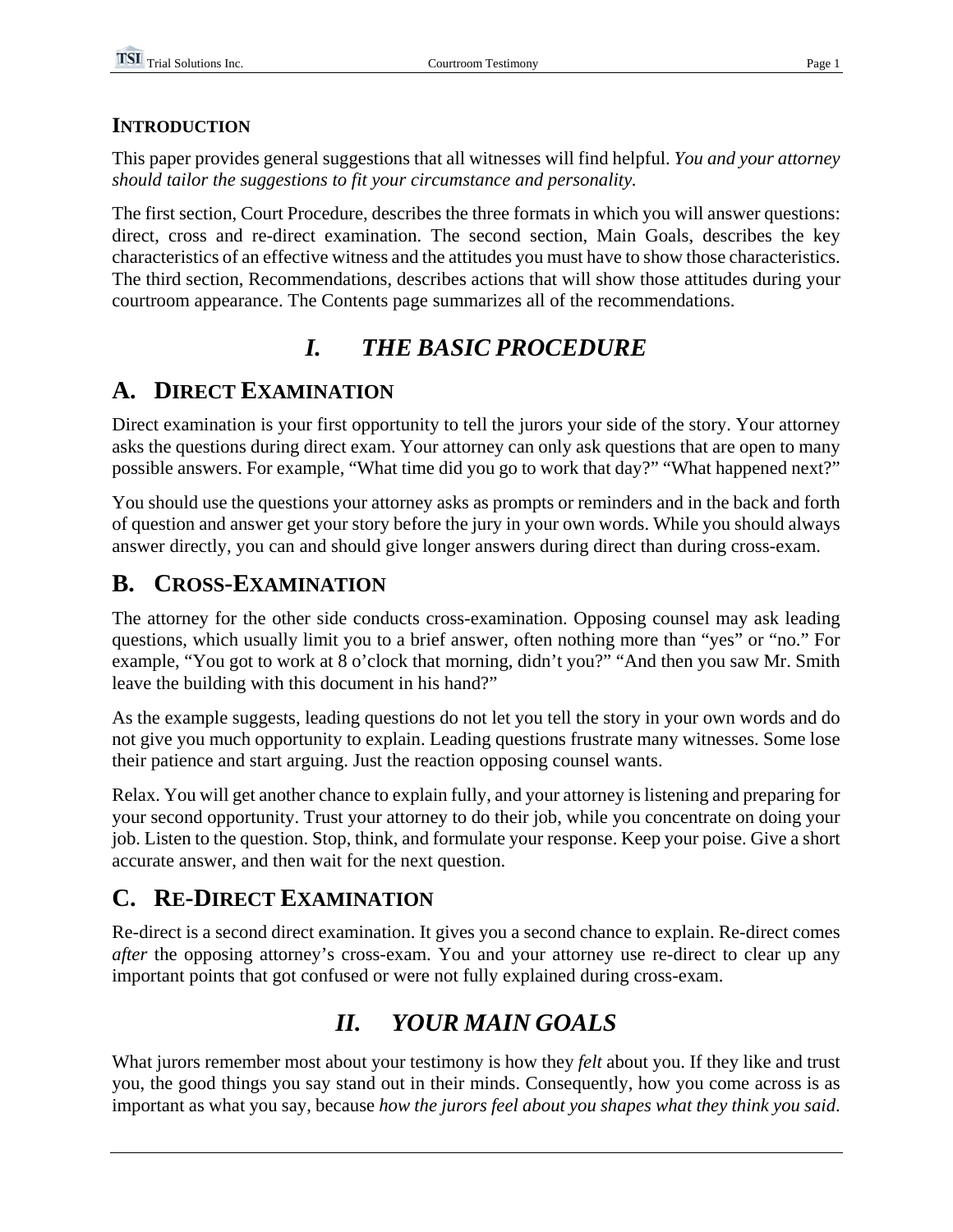## **A. GET THE JURORS TO LIKE, TRUST AND RESPECT YOU**

You will make an effective witness if the jurors feel that they *like*, *trust* and *respect* you.

### **1. THE JURORS WILL LIKE YOU IF YOU LIKE THEM**

To get the jurors to like you, focus first, foremost and only on how you feel toward the jurors. Everyone wants to be liked, including jurors, and the simple fact is we like people who like us.

If you have a caring, respectful attitude toward the jurors, that feeling will flow through your nonverbal behavior and manner of talking and the jurors will like you in return

Public speaking frightens some people. They think of the audience as strangers and fear the audience won't like them. Effective public speakers think of the audience as their friends and concentrate on treating their friends well. This way of thinking makes it easier to feel confident.

Look upon the jurors as your friends. Like you, they have mothers, fathers, wives, husbands, children. Imagine you have know and like each one of jurors.

This is harder than it sounds. It's natural to feel nervous or afraid when people are going to make a judgment about us. When we're afraid, we get angry. When angry, we attack, often by ridicule.

If you have sat at the table for the whole trial, by the time you testify you may have decided the juror in the back row should go on a diet, the guy in the front row is stupid, and the woman next to him wears too much make-up. You may suspect particular jurors favor the other side. If you think about the jurors this way, it will be very hard to get up on the stand and like the people in the jury box.

Have some compassion. Your friends and family have good points and bad points. So do you, and so do the jurors. Don't be harsh or judgmental. Rather, imagine you know and like each one of them.

### **2. TO APPEAR HONEST, YOU MUST BE HONEST**

There are many reasons to tell the truth in court. First, you are under oath and it is your duty. Second, trustworthiness is a key characteristic of an effective witness. Third, the judge will instruct the jury that if they believe you lied about anything, they can disregard *everything* you say.

To appear honest, *you must have a sincere, internal commitment to tell the truth.* If you do, that attitude will flow through your body, facial expression, and style of answering.

Jurors *try* to believe witnesses who they *feel* are telling the truth. They get this feeling from your non-verbal behavior. Your facial expression, body posture and hand movements need to show honesty. They also get this feeling from the way you answer questions. Indirect, evasive or vague answers suggest dishonesty. Brief, direct answers seem honest.

However, simply answering in a particular manner or having a particular expression, body posture or hand movement is not going to convince the jurors of your honesty. A polished face won't hide a cheating heart. You must have a sincere desire and intention to tell the truth.

### **3. GAIN RESPECT BY SHOWING RESPECT**

You gain the jurors' respect by respecting the demands of the situation. The jurors will decide the case. Respect their role. During your testimony, you are *expected* to address your statements to the jurors. If you don't look at and talk to the jurors when you testify, they will react poorly.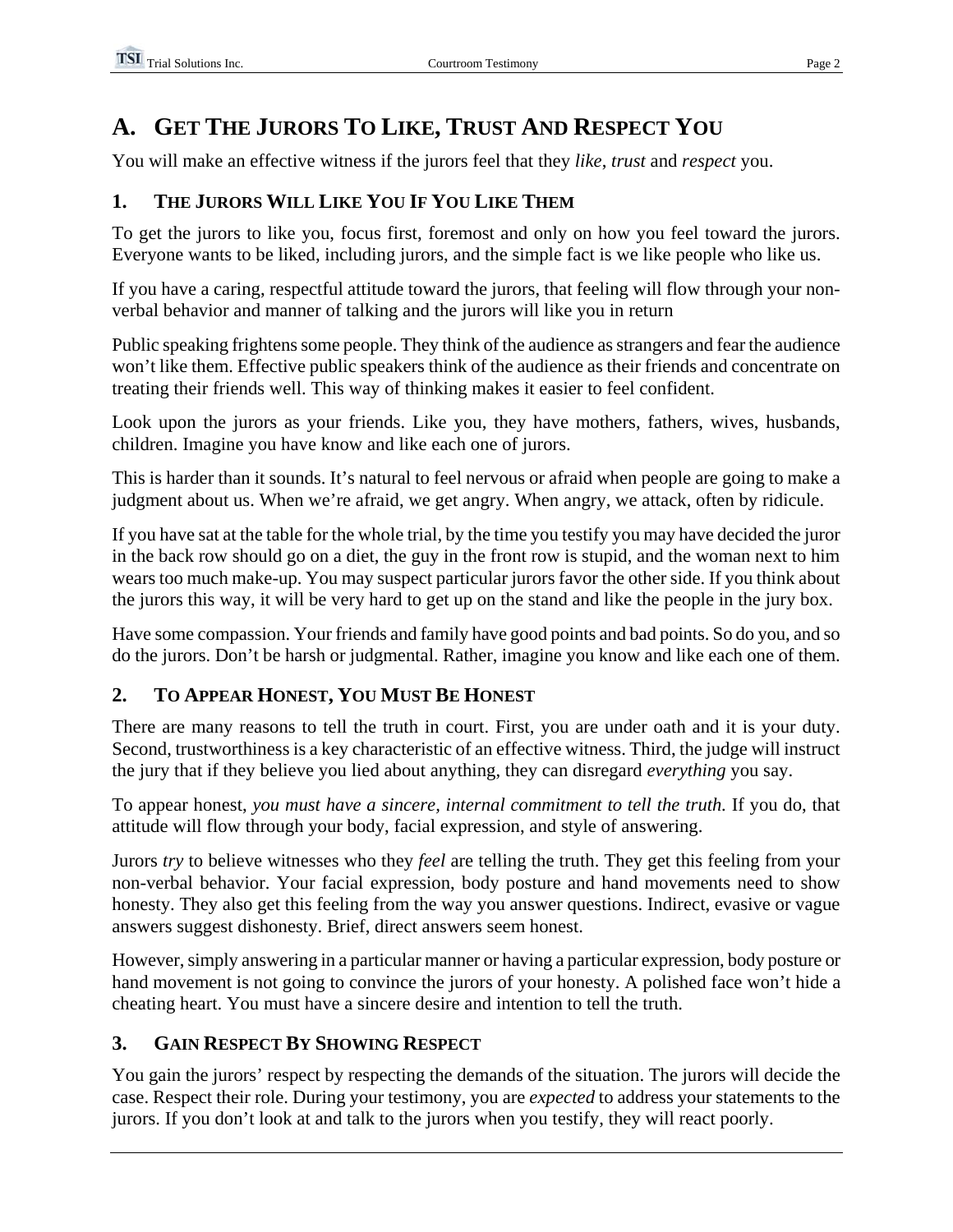It is *extremely* helpful to imagine that every question coming from either lawyer was actually written by someone on the jury. All the attorney is doing is reading from a list of questions supplied by the jurors. Each attorney is just the "temporary spokesperson" for the jury.

When answering, look from one juror to the next, trying to find the juror who wrote the question, making sure that juror understands your answer. Opposing counsel may "read" the question with a nasty tone, or thunder the question, or lace it with sarcasm. Ignore all that. Inside that tone, underneath the sarcasm, lies a question one of the jurors wants answered.

If you look at it this way, you treat every question with respect. And address every answer to the jury.

### **B. BE THE SAME PERSON ON DIRECT AND CROSS**

From direct exam to cross-exam the *only* thing that should change is the length of your answers. Continue talking to the jury. Treat opposing counsel as respectfully as your own attorney.

Opposing counsel will try to show the jury you have testified inconsistently. They do this by getting you to *act* inconsistently. If you act inconsistently, it won't matter if you say the same things. Show the jurors a split personality and they will find your testimony contradictory.

You must remain consistent. Opposing counsel will try to rattle your consistency. It's not personal. It's their job. The jurors look at it this way. You should too. As they see it, the attorney's job is to ask, often rudely. Your job is to answer, always politely. You want the jurors to conclude opposing counsel treated you *too* rudely, while you remained patient and polite.

Opposing counsel will try to make you think you should prove to *him* you are telling the truth. It's his job to disbelieve you. Don't try to convince him, match wits or argue with him. You will only get frustrated and look inconsistent. Most important, it distracts from your real job.

You are there to talk to the jurors. Opposing counsel is just the temporary spokesperson. Ignore him and ignore the style with which he asks questions. Answer to the jurors, not to him.

## *III. SPECIFIC RECOMMENDATIONS*

## **A. YOUR ACTIONS SHOULD FIT THE JURORS' EXPECTATIONS**

### **1. JURORS EXPECT DIGNIFIED BEHAVIOR**

Courtrooms are like churches. The greatest degree of dignity and respect is the routine. Expect that tradition and respect it. The jurors certainly expect it.

Dress conservatively and be well-groomed. Do not wear flashy jewelry. Do not wear overly expensive clothing. Whenever the judge enters or leaves the courtroom, stand until you are told to be seated. If there is a break in the proceedings, be back early. Don't ever be late.

When testifying, speak loudly enough so everyone can hear you. Jurors get annoyed if they have to struggle to hear you. Don't chew gum. Keep your hands away from your mouth so you can speak distinctly. Speak up so the court reporter can hear. You must give an audible "yes" or "no" answer. "Yes" or "No" sounds *much* better than "uh-huh" or "yeah."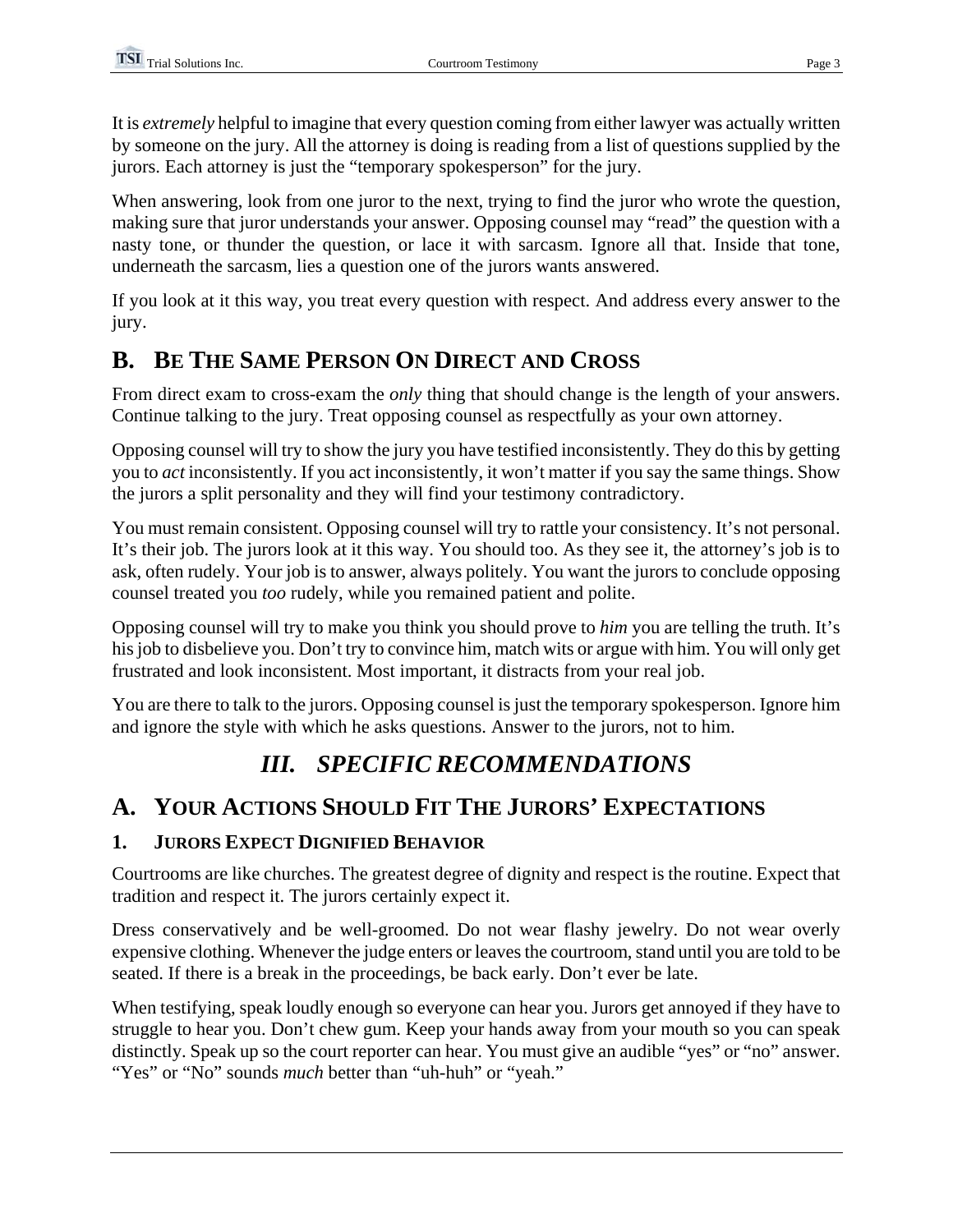#### **2. SERIOUS BUT NOT GRIM FITS THE CIRCUMSTANCE**

Humor is out of place in a courtroom. It's a rare joke that fits the circumstance, so don't try. Remain serious. However, if something funny happens *and* everyone laughs, join in; you don't want to be seen as humorless. After the laughter, quickly and completely get back to the matter at hand.

#### **3. BE PREPARED AND THOUGHTFUL**

Jurors know the trial did not just "come up at the last minute." They know everyone has been getting ready for months. They will not understand if you are unprepared. They will see it as rude, incompetent, or evasive. Know the contents of your own deposition and the contents of key documents. Review dates, times, names, and conversations *before* you go to court.

Take the time to prepare each answer. *Pause* before answering and *pause* during your answer. Give your mind a chance to form the next thought and the next phrase.

### **4. WATCH THE TRIAL, NOT THE JURORS**

Do not look at the jurors while you sit at the table with your attorney. The jurors do not like eye contact at that time. They feel it's an improper and heavy-handed attempt to influence them.

You may nod "hello" and "goodbye" when the jurors enter at the start of the day and when they are excused at the end of the day. Otherwise, unless you are testifying, watch the trial, not the jurors.

### **5. REMEMBER, THE JURORS ARE ALWAYS WATCHING YOU**

Make no mistake. The jurors *will* watch you. They will watch in the courtroom *and in the courthouse*. Always act as if there is a juror close enough to *see and overhear*.

*Whenever* you are in the courthouse or the courtroom, except when you are on the stand, you should remain stone-faced, impassive and respectful. Never show anger, frustration or surprise. If something bad happens, showing emotion only draws the jurors' attention to the bad fact. Act as if whatever happened, however damaging, was routine, completely expected and unimportant.

On the stand, *never* show anger at opposing counsel. However, you may show your feelings when *describing* something emotional. At that time, you need not hide your feelings, but don't exaggerate them. Authentic feelings touch the jurors. Forced emotion is phony and looks it.

### **6. PLAN AHEAD IF NERVOUSNESS MIGHT BE A PROBLEM**

Nervousness and lying share many of the same behaviors. People who are nervous and people who are lying tend to: avoid eye contact; fidget or make a lot of gestures; make large changes in the tone of their voice or their rate of speaking; tremble; perspire; and stammer. A nervous person has trouble concentrating and loses their train of thought. A liar fills out their story as they go along, mentally trying out one version then another. As a result, both often speak in jumbled sentences that start off with one thought and then change to a different thought.

If you expect nervousness will affect your testimony, mention it to your attorney before trial. Practice brings confidence, so your attorney may suggest practicing your testimony. You may also visit a courtroom, preferably the courtroom where the trial will be held.

If you go when the courtroom is empty, sit in the witness stand. Walk around the room. Sit in the jurors' box. Sit in the judge's chair. Stay until you feel comfortable with the surroundings.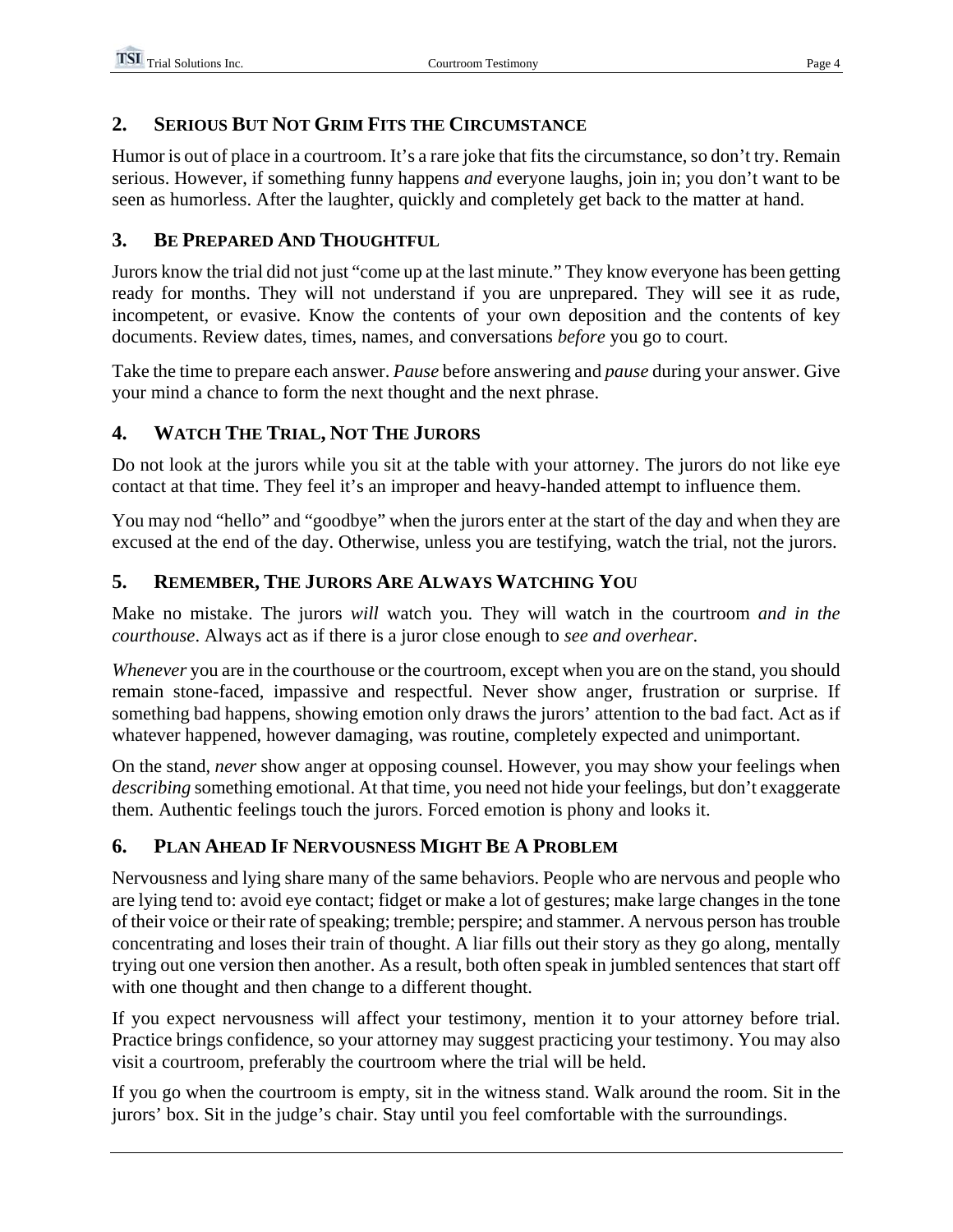If you go when the courtroom is in use, sit in the gallery and watch. You will notice some of the following: 1) It's not uncommon for people to be nervous when they take the stand; 2) They usually get over it in a few minutes; 3) No one makes fun of them or criticizes them for being nervous; and 4) Everyone gets off the stand alive.

If you unexpectedly become nervous when you take the stand, and if it doesn't pass in a few minutes, then let the jurors know you are nervous. ("May I have some water? I'm so nervous my throat is dry.") Better the jurors know you are nervous than think you're a liar. Also, many times just admitting we are nervous in a situation helps the anxiety go away.

## **B. COMMUNICATE WITH YOUR EYES, FACE AND BODY**

### **1. LISTEN BUT DON'T LOOK AT THE ATTORNEY WHEN THEY ASK QUESTIONS**

The jurors must believe you understand the question. Listen. But don't always look at the attorney. Look more in the direction of the jury. Take in what the attorneys say through your ears, not your eyes. Formulate your answer. Then look at the jury and give your answer to them.

### **2. FACE THE JURY, MAKE EYE CONTACT AND USE "FRIENDLY" BODY LANGUAGE**

The jury is the audience, not the attorneys. Good public speakers always face the audience. Set your chair so it faces the jury and turn your head sideways to get the question from the attorney.

When answering, keep your feet on the floor. Look directly at the jurors. Lean forward slightly. Keep your arms down and slightly away from your body, hands open, palms up, thumbs out. This position communicates, "I am being open and honest with you." Don't cross your arms or legs, and don't gesture too much with your hands.

Practice speaking in this "open and honest" body position before you get to court. It must feel natural to you for it to seem natural to the jurors.

### **3. DURING CROSS-EXAM, DON'T LOOK AT YOUR ATTORNEY**

During cross-examination, if you look at your lawyer before answering or look for approval after answering a question, the jurors will notice it and conclude you are being coached.

## **C. TAKE YOUR TIME**

The jurors appreciate when you give your testimony the care it deserves. It takes time to be careful. Listen, understand the question, pause to give your mind a chance to form an answer, begin to answer, and pause often during your answer to form the next phrase.

### **1. LISTEN TO THE QUESTION**

The process of thoughtfully answering questions begins when the attorney asks the question. Listen to the question and be sure you understand *before* you try to answer. If you did not hear it, ask to have it repeated. If you do not understand it, ask to have it explained.

Many people don't listen well. Instead of listening, they are thinking about what they are going to say. Take it one step at a time. While the question is coming, don't think, listen.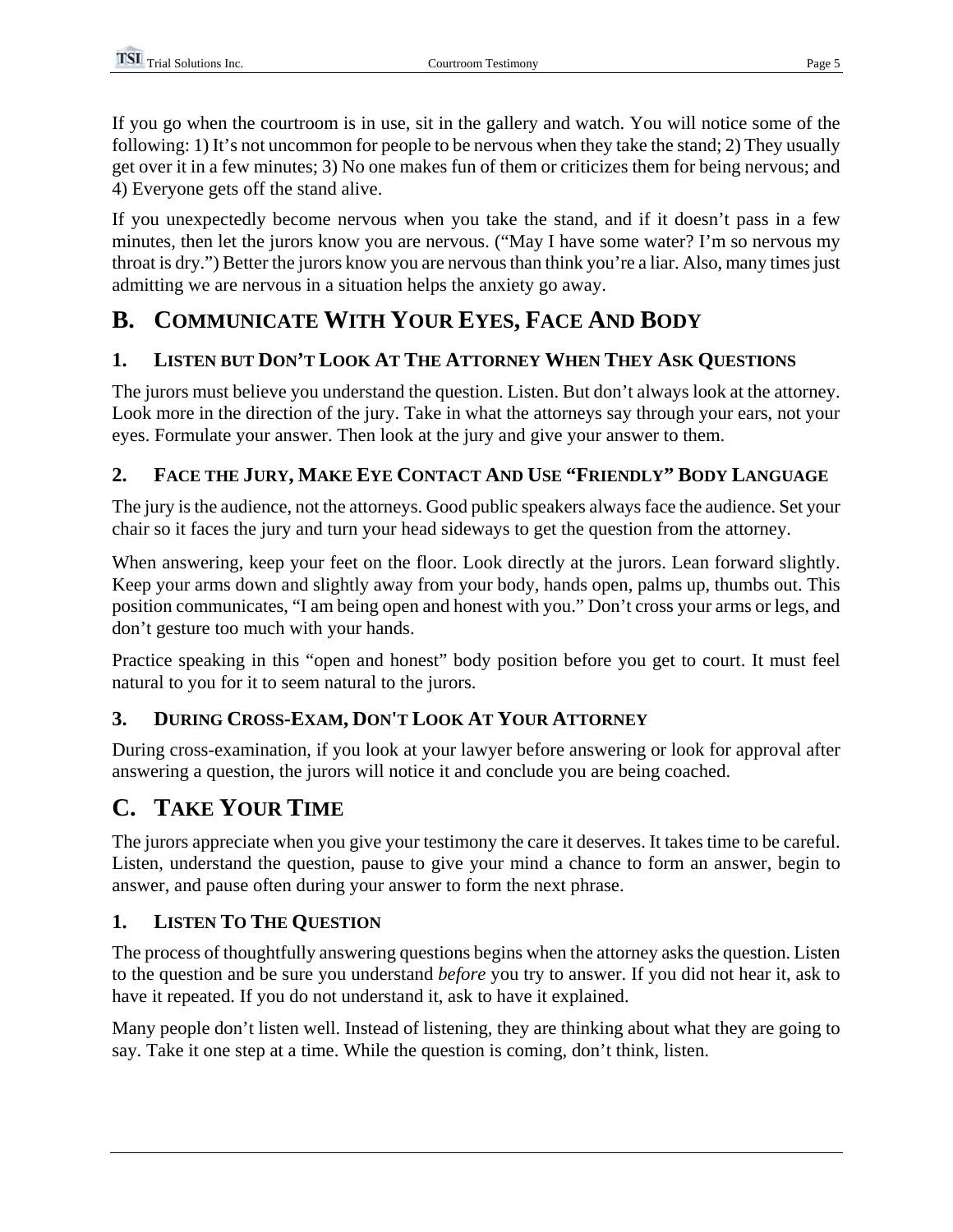#### **2. THINK BEFORE YOU SPEAK**

The importance of this recommendation can not be over-estimated. Once you understand the question, think about your answer. Think before you speak. Don't think out loud. Give the question as much thought as required to understand it and form your answer. *Never* give a snap answer.

#### **3. SPEAK SLOWLY AND PAUSE OFTEN**

Most people talk far too fast. The courtroom is not a place for this kind of communication. SPEAK SLOWLY AND PAUSE AT THE END OF YOUR PHRASES AND SENTENCES. By pausing at the end of your phrases and sentences, allowing time for the next thought to form into a phrase, you speak, literally, in a thought-full manner. It seems to take a certain boldness to talk as if you have something important to say. Be bold enough.

It also takes practice to speak thoughtfully and have it feel natural. To begin getting a feel for it, read the following lines slowly and out loud, pausing for at least two seconds between each line.

> Thoughtful people speak slowly. They pause at the end of their sentences. The pause gives their mind a chance to form the next thought. This allows them to express their thoughts in well-formed sentences. We like listening to these people. We experience them as thoughtful. The courtroom is a place for thoughtful speaking.

Read it a few times until you feel the rhythm. Then try telling someone a story using this cadence.

### **4. REVIEW DOCUMENTS AND EXHIBITS BEFORE COMMENTING ON THEM**

If you are asked about documents, photographs or exhibits, first examine whatever item the attorney is asking you about. If the lawyer has not already shown it to you, ask to see it. For documents, take the time to read the relevant section. No one expects you to have a photographic memory, and your careful attention to documents will create a favorable impression on the jurors.

You may have seen the document many times. Look at it anyway. If for no other reason, it gives you a chance to take a break, slow down the cross-examination and collect yourself.

### **5. DO NOT TALK WHEN OTHERS ARE TALKING**

The jurors can not follow two people talking at the same time.

If you interrupt or start answering before the attorney has finished, you are not listening to the question and not considering your answer. Listen to the whole question. *Pause* before answering.

If an attorney interrupts you, stop and be quiet. Don't try to stop him by talking faster or louder.

If your own attorney interrupts, he did so for a reason. Stop answering and listen to the new question.

If the opposing attorney interrupts your answer, stop answering but pay *no* attention to the new question. Instead, concentrate on what you were about to say. When the attorney finishes, firmly but *very* courteously say, "Pardon me, I wasn't through with my last answer. May I finish?" Most judges will direct the attorney to let you finish. If the judge tells you to answer the new question, accept that in a calm, matter-of-fact way. Ask to have the question repeated, then answer.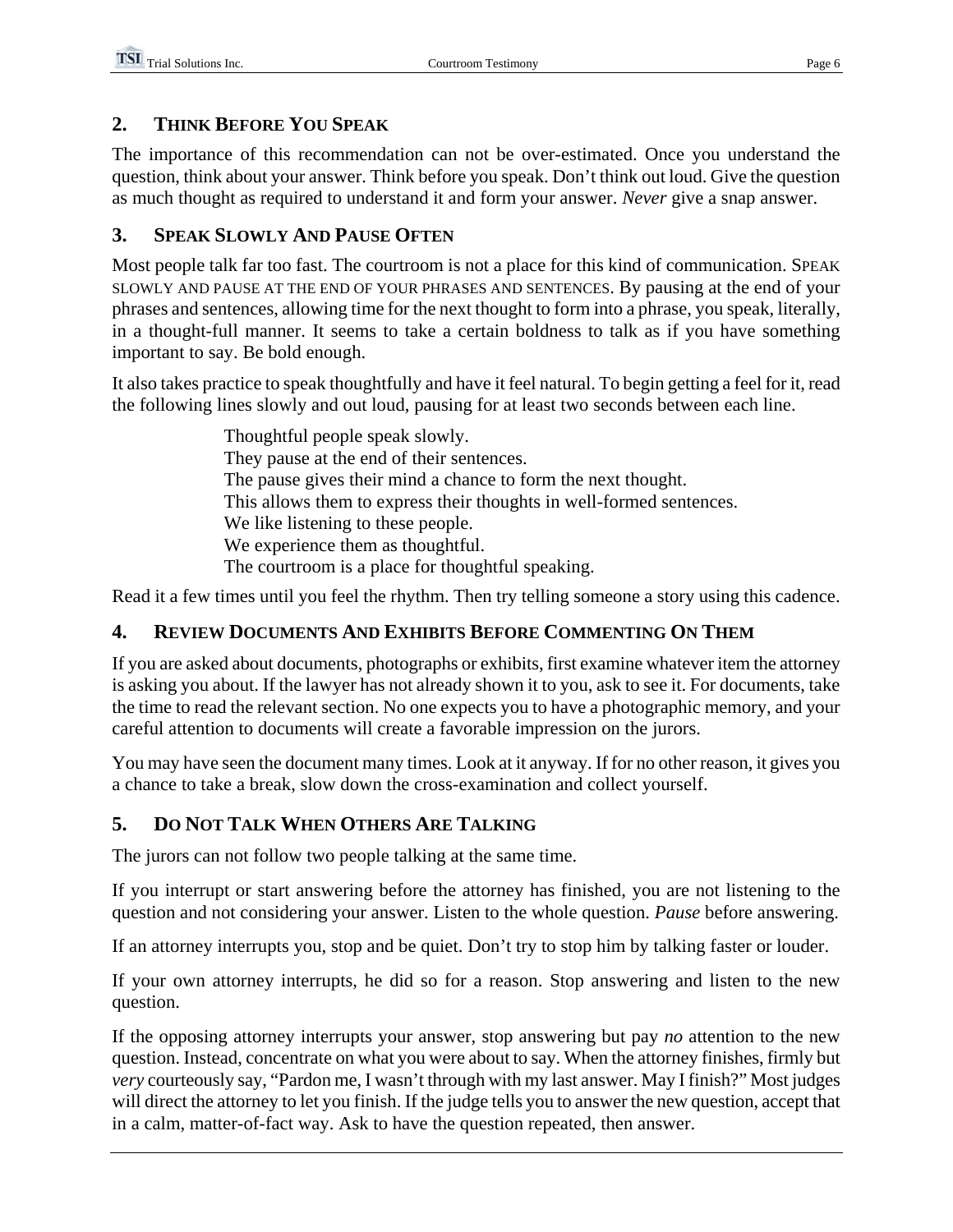### **6. BE QUIET AND PREPARE DURING OBJECTIONS**

Silence is required when attorneys raise objections during testimony. Don't testify if an attorney objects. If you have already started, stop and wait until the judge tells you what to do. If the objection is "sustained" it means you should not answer the question. If the objection is "overruled," you must answer. If you have any doubt about whether you should answer, ask the judge not the attorney. Once it is clear you must answer, ask to have the question repeated. Listen. Then answer.

Keep a respectful, impassive expression on your face no matter what the objection and no matter how nit-picky it might seem. Don't roll your eyes or express irritation at the objection or during discussion about the objection. The jurors will see it as inappropriate.

When the judge tells you to continue, don't make any comments about how you didn't understand what the lawyers just said. Or that this legal stuff is new to you. No one expects you to understand. Certainly, don't say it all seems kind of trivial. You may be right, but it's not your place.

Do not try to figure out an objection raised by opposing counsel. Let your attorney handle it. Do listen to objections raised by your attorney. If your attorney objects to a question, saying it is "vague," "compound," "mischaracterizes the testimony" or is an "incomplete hypothetical," he may be telling you the question is confusing. If the judge overrules your attorney's objection and tells you to answer, you should ask to have the question re-phrased if you find it at all confusing.

### **7. DON'T FILL SILENCES**

If you have finished answering and the attorney doesn't say anything, don't fill the silence. Just sit quietly and wait. For many people, every silence is an awkward silence. Attorneys know many people feel this way, and they use that knowledge. They ask a question, get an answer, and then stand there looking at you expecting more. This is an invitation to fill the silence. Don't do it. Just wait.

### **D. ANSWER ACCURATELY**

### **1. ANSWER THE QUESTION THAT IS ASKED**

Listen, pause, think, prepare and then answer the *exact* question asked. Jurors feel trials take *WAY TOO LONG*. They get bored or irritated when a witness does not answer the question or wastes their time with wordy, imprecise answers.

Witnesses who know the case well or who try to outwit the lawyer, often try to guess where the lawyer is going with a line of questioning. The jurors don't know where the questioning is going. When you anticipate, all the jurors see is that you didn't answer the question you were asked.

### **2. AN ACCURATE ANSWER IS YOUR BEST RECOLLECTION**

If you do not remember something, say, "I DON'T REMEMBER." If you do not know something, say, "I DON'T KNOW." You may be embarrassed. You may feel you should be able to remember, but unless you really do remember, DO NOT GUESS.

Strictly speaking, you cannot describe what you *did* yesterday, what you *saw* yesterday, or what you *heard* yesterday. You can only testify to what you *remember* doing, what you *remember* seeing, or what you *remember* hearing.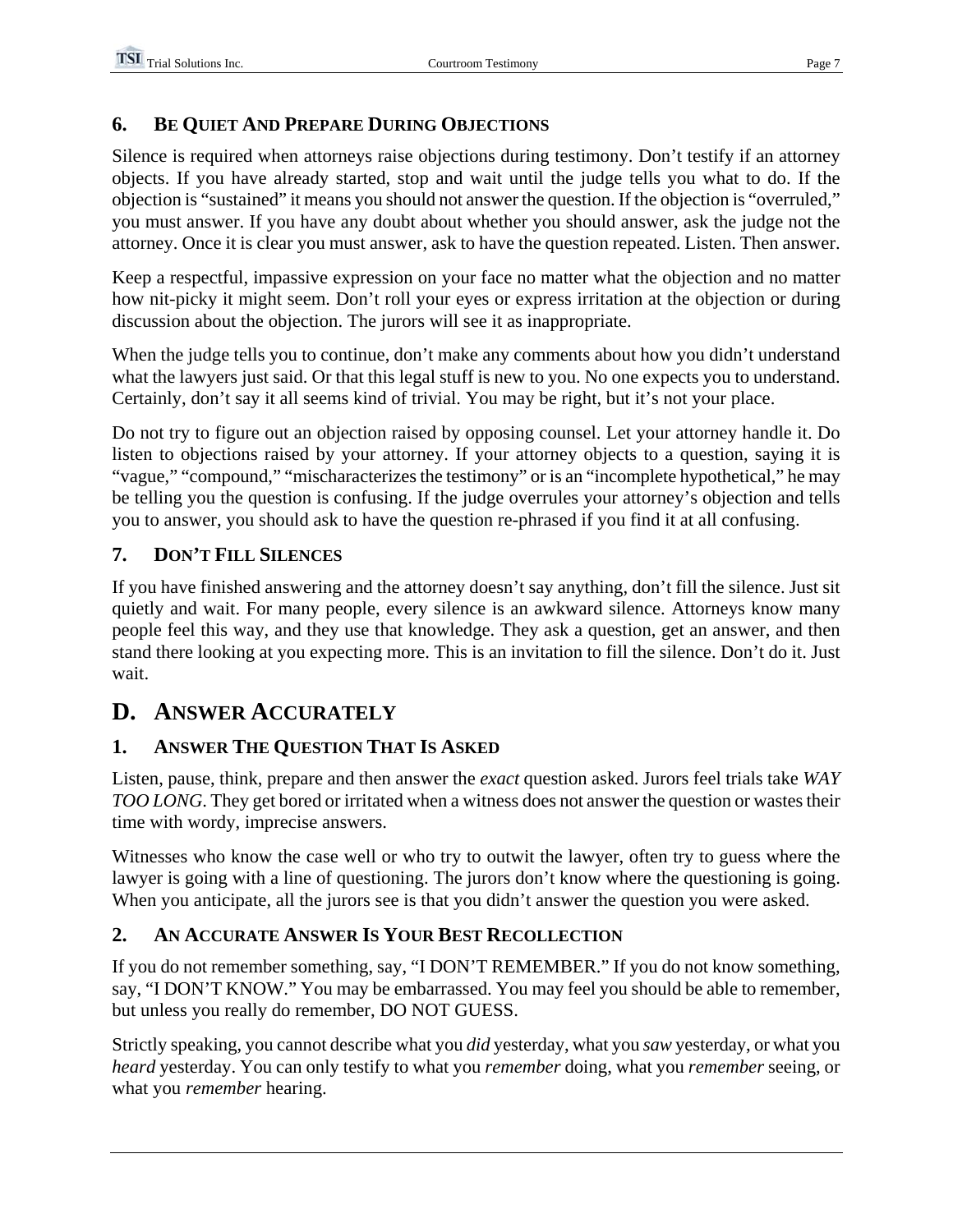When asked a question, give your mind a moment to scan through your memory. If you get a *clear* image or recollection of what you saw, heard or did, then relate that. If you get only a vague or hazy recollection, you should say, "I don't recall clearly." Don't give the partial memory. Don't speculate on what you "probably would have done." Either you remember clearly, or you don't.

Opposing counsel may try to "fill in the blanks." For example, he asks, "What time did you go to the store?" You remember being in the store, but you can't remember the time of day. You answer, "I don't remember." The attorney then asks, "Well, could it have been 3:00?"

He's inviting you to guess. Don't accept the invitation. Sure, it could have been 3:00. It could also have been four or five o'clock. You have no idea because *you don't remember*. If you don't remember, that's what you say. Memory doesn't improve just because the attorney keeps asking.

### **3. STAY WITH YOUR BEST RECOLLECTION**

If you have testified to your best memory or given your best estimate, opposing counsel may try to "muddy-up" your testimony by asking whether things could be different than the way you recall.

For example, opposing counsel asks how long it took you to go the store. You say, "a half-hour." He asks whether it could have been 45 minutes. *Don't agree*. Just say, "My best recollection is that it took a half-hour."

Things could always be different from how we remember or estimate. But your job is to give your best recollection, estimate or interpretation and let the jurors decide whether things could be different. This may not satisfy opposing counsel, but it *will* satisfy the judge and the jury.

### **4. ESTIMATE DON'T "GUESTIMATE"**

Be careful if you are asked to estimate something. In court, the definition of "estimate" is stronger than the definition we use everyday. For example, imagine you and a friend both witnessed an accident. Your friend was looking directly at the approaching car. You were looking in a different direction and only saw the car out of the corner of your eye. You are both asked if you can estimate the speed of the car. Your friend can. You can't.

In court, estimation assumes you got a good enough look or feel for the thing to give a *confident* estimate. Anything else is just a guess. When you estimate, remind everyone it is just an estimate.

### **5. DO NOT ANSWER WHEN CONFUSED, ASK THE ATTORNEY TO RE-PHRASE**

If a question confuses you, don't answer it. Ask to hear the question again or ask the attorney to rephrase it. Do not guess what he is trying to ask and do not try to clarify the question for him. Don't ask, "Do you want to know if ....?" It is the attorney's job to formulate an understandable question, and it's your job to answer. He won't do your job for you. Don't do his job for him.

### **6. CORRECT MISSTATEMENTS DURING YOUR TESTIMONY**

If you give incorrect testimony, straighten the matter out during your testimony. For example, either lawyer may ask a question that makes you realize you made a mistake answering a previous question. Don't make matters worse by giving an answer consistent with the mistake. Rather, answer the question, and then say, "Excuse me, I just remembered that earlier when you asked me *X*, I answered *Y*. I was mistaken, I should have said *Z*."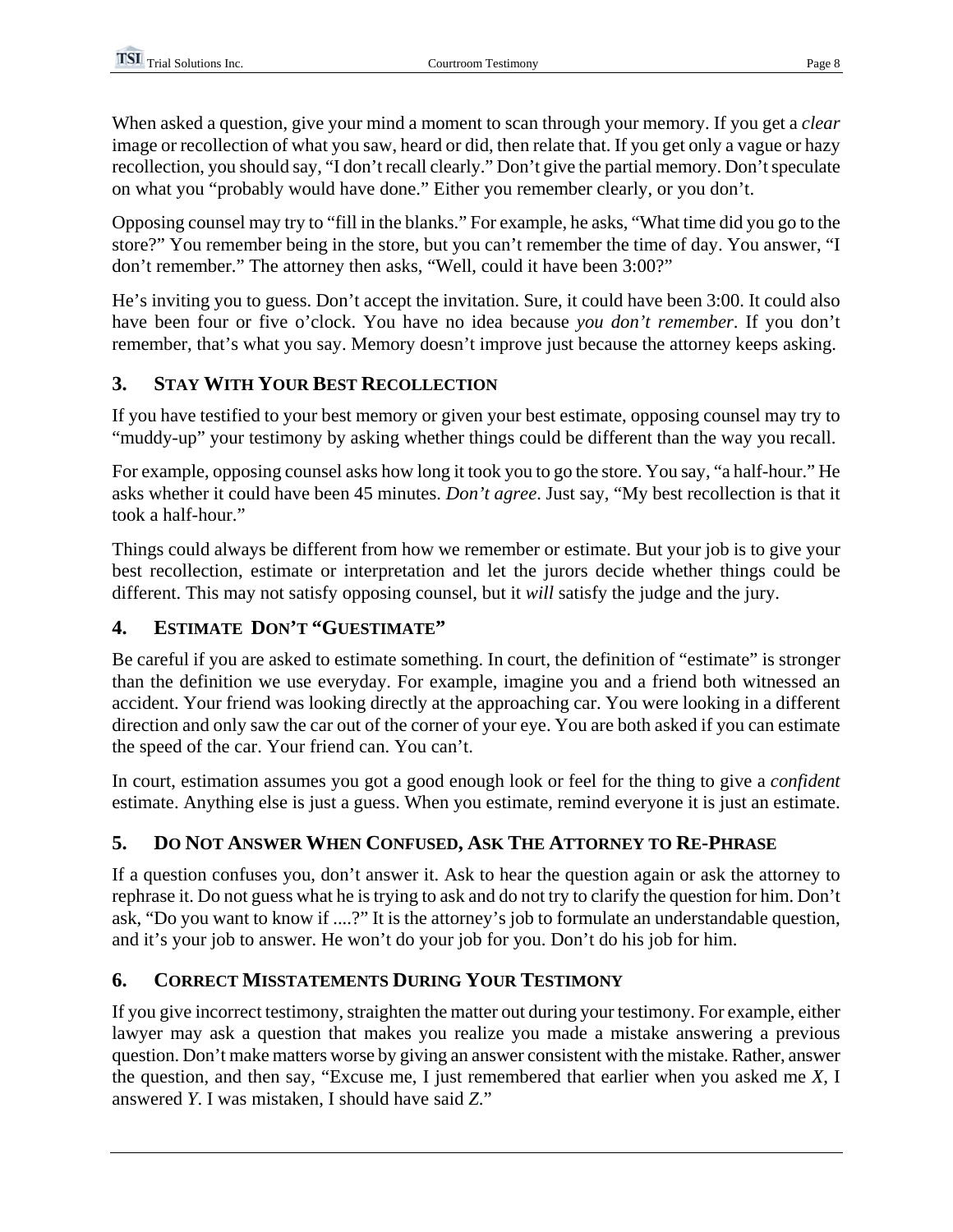### **E. ANSWER CONCISELY**

Your oath to "tell the whole truth" is a promise that what you say is the truth. It is *not* an instruction to blabber on endlessly telling everything you know about every question that is asked of you.

### **1. DIRECT ANSWERS HELP THE TEAMWORK BETWEEN YOU AND YOUR ATTORNEY**

During direct examination, you have more room to elaborate. However, make sure you directly answer the question. Rambling answers and over-explanation breaks down the team work between you and your attorney and makes you look unresponsive. After all, there must be something wrong if you can't give a direct answer to a question from your own attorney.

### **2. EMPHASIZE BUT DON'T EXAGGERATE GOOD FACTS**

You can brighten and become animated when you talk about something favorable to your side. However, don't exaggerate. If you are a party or a witness on behalf of a party, the jurors expect some bias. However, factual exaggerations suggest your bias overrides your ability to tell the truth.

### **3. BE VERY CONCISE DURING CROSS-EXAMINATION**

During cross-examination, your answers should be brief and direct. Listen carefully to the question, think before answering, turn to the jury, and give answers that are short, precise and to the point. When you have answered the question, STOP.

Do not volunteer information not required by the question. Say only what is *minimally* necessary to answer the question. Then stop. Giving more just gives the opposing attorney more to work with.

When answering during cross-examination, it's a good idea to pick from the following list:

- 1. "Yes"
- 2. "No"
- 3. "I don't know"
- 4. "I don't remember"
- 5. "I don't understand. Could you re-phrase the question?"
- 6. Briefly state your best recollection or understanding; or
- 7. Re-state your best recollection or understanding.

If you feel confident the answer is "yes" or "no," then answer that way and stop. Jurors recognize when a question can be answered "yes" or "no" or otherwise has a simple answer. They will see you as evasive or uncooperative if you consistently fail to give a simple answer to a direct question.

Some questions call for a "yes-no" answer but the wording makes you feel you must explain. If you explain or if you add explanation after you answer, opposing counsel may object. The judge could rule your explanation "non-responsive" and tell the jury to ignore it. It makes a bad impression if the judge repeatedly tells the jurors, in effect, to ignore you because you are not answering the questions.

In this situation, you have two options. The safest option is to say, "I can not answer 'yes' or 'no.' I have to explain." In this way, you tell the jurors you know the question calls for a "yes-no" and you are trying to be responsive. The second, and bolder option, is to simply restate your best recollection. The judge will often permit this if your answer responds to the question.